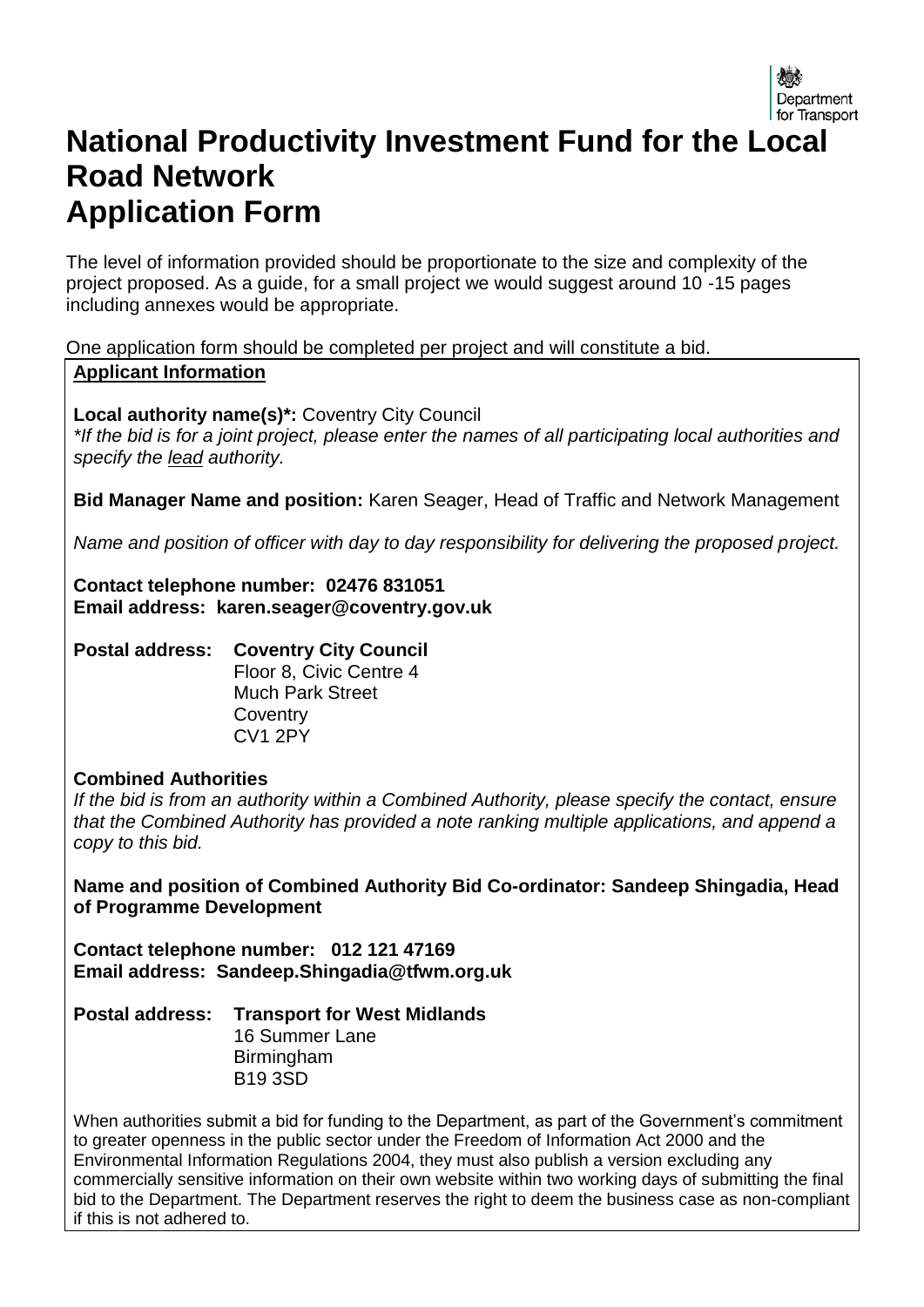## **Please specify the weblink where this bid will be published:**

Applicant: http://www.coventry.gov.uk/npif<br>TfWM: https://westmidlandscombinedau [https://westmidlandscombinedauthority.org.uk/what-we-do/investment/](https://protect-eu.mimecast.com/s/k3KYBCLWzkin)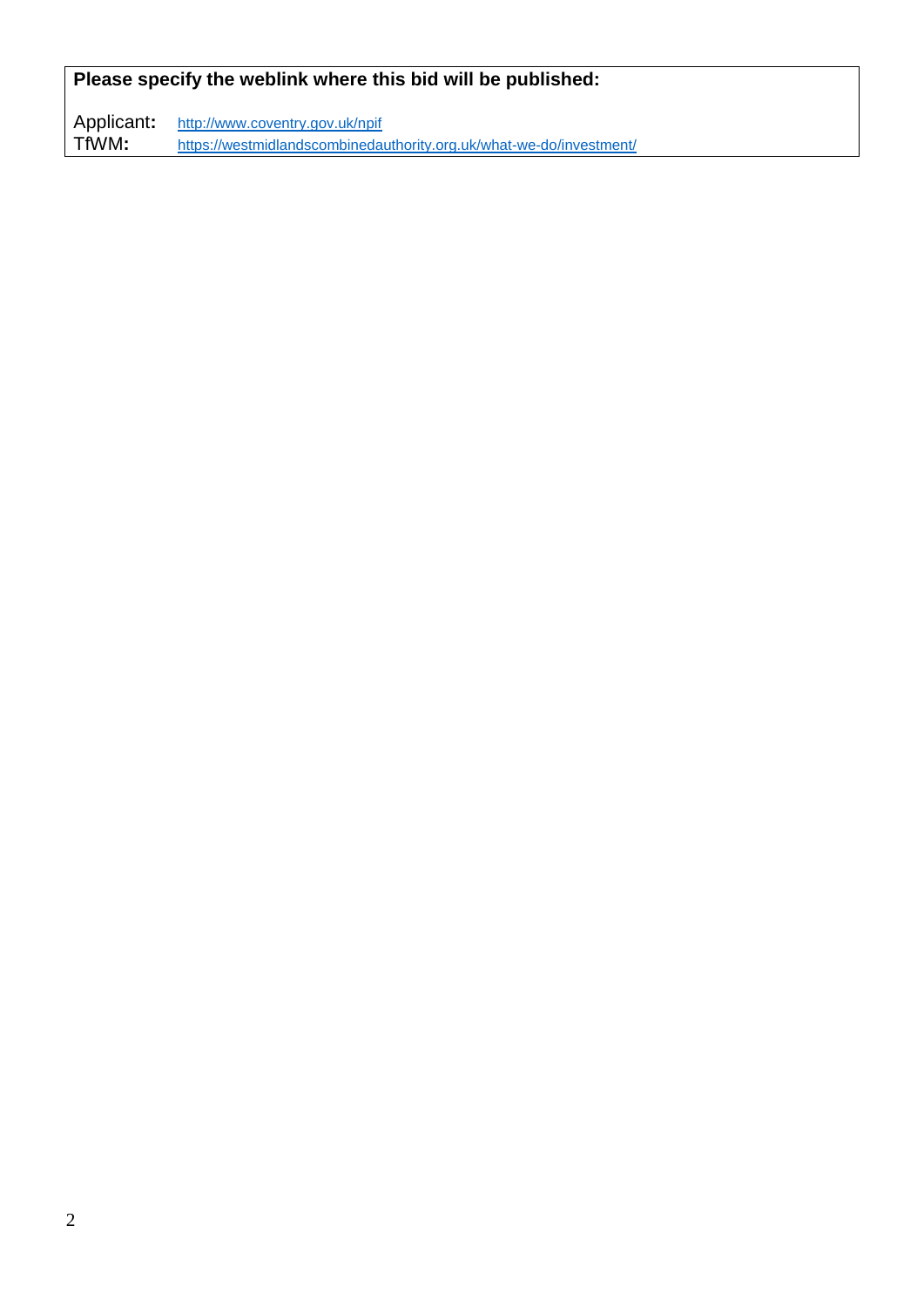# **SECTION A - Project description and funding profile**

#### **A1. Project name:** Coventry Smart Traffic Management System

A2 : Please enter a brief description of the proposed project (no more than 50 words).

**This project delivers traffic congestion management improvements that support economic growth related to the strategic transport corridors to the North, South, East and West of the City. The choice of corridors is informed by the Coventry Area Strategic Model (CASM) that models the impact of growth in jobs and housing between 2013-2034.**

#### **ANNEX A – Additional supporting information to the proposal**

**A3 :** Please provide a short description of area covered by the bid (no more than 50 words)

**The project covers four strategic transport corridors: A45 Coventry to Birmingham (West), remainder of works outstanding Phase 1 NPIF A444 Phoenix Way (North to M6) A4600 Ansty Road (East to M6 M69 triangle) A444 Whitley (South to A46, A45)**

OS Grid Reference: **Citywide locations** Postcode: **Citywide locations**

**ANNEX B for map showing proposed traffic signal upgrade locations on the KRN , ANNEX C for List of locations of signals & CCTV (1 of 4 to 4 of 4) ANNEX D for Location map of existing and proposed CCTV**

Please append a map showing the location (and route) of the project, existing transport infrastructure and other points of particular relevance to the bid, e.g. housing and other development sites, employment areas, air quality management areas, constraints etc.

 $\boxtimes$ 

**A4**. How much funding are you bidding for? (please tick the relevant box):

**Small project bids** (requiring DfT funding of between £2m and £5m)

**Large project bids** (requiring DfT funding of between £5m and £10m)

**A5**. Has any Equality Analysis been undertaken in line with the Equality Duty?  $\boxtimes$ Yes $\Box$ No

#### **ANNEX E Completed ECA form**

**A6.** If you are planning to work with partnership bodies on this project (such as Development Corporations, National Parks Authorities, private sector bodies and transport operators) please include a short description below of how they will be involved.

**The City Council will work with Public Transport Operators, strategic employers in the City such as JLR, the University of Warwick and Coventry University, road users and local businesses. Stakeholder consultation/information sharing will be undertaken during the life of the project.**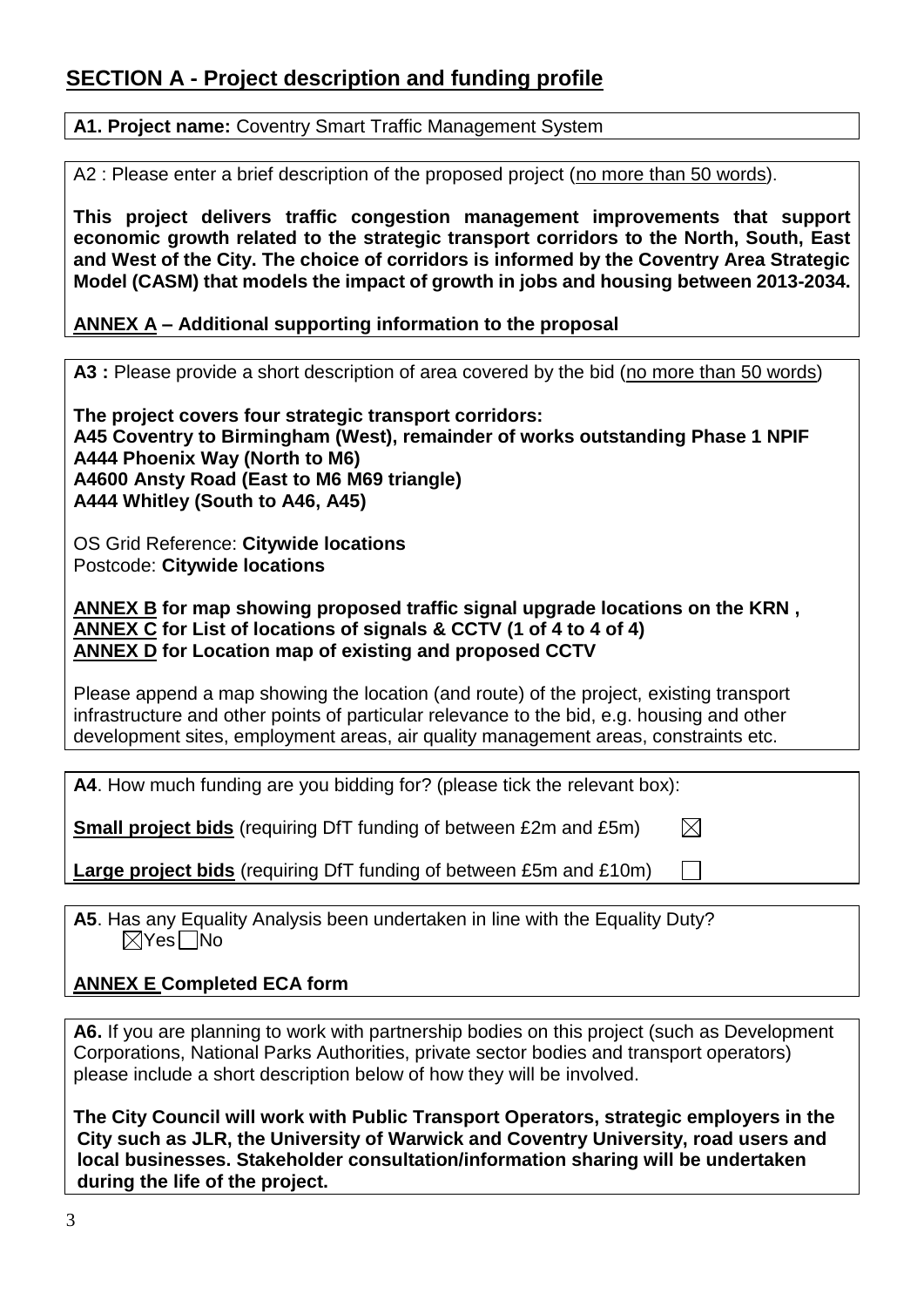| A7. Combined Authority (CA) Involvement                                                                                                                               |
|-----------------------------------------------------------------------------------------------------------------------------------------------------------------------|
| Have you appended a letter from the Combined Authority supporting this bid? $\boxtimes$ Yes<br>No                                                                     |
| <b>ANNEX F - Combined Authority Supporting Letter</b>                                                                                                                 |
|                                                                                                                                                                       |
| A8. Local Enterprise Partnership (LEP) Involvement and support for housing delivery                                                                                   |
| 1No<br>Have you appended a letter from the LEP supporting this bid? $\boxtimes$ Yes                                                                                   |
| <b>ANNEX G – NPIF UTMC – CWLEP letter of support</b>                                                                                                                  |
| For proposed projects which encourage the delivery of housing, have you appended<br>supporting evidence from the housebuilder/developer?<br>$\boxtimes$ No N/A<br>Yes |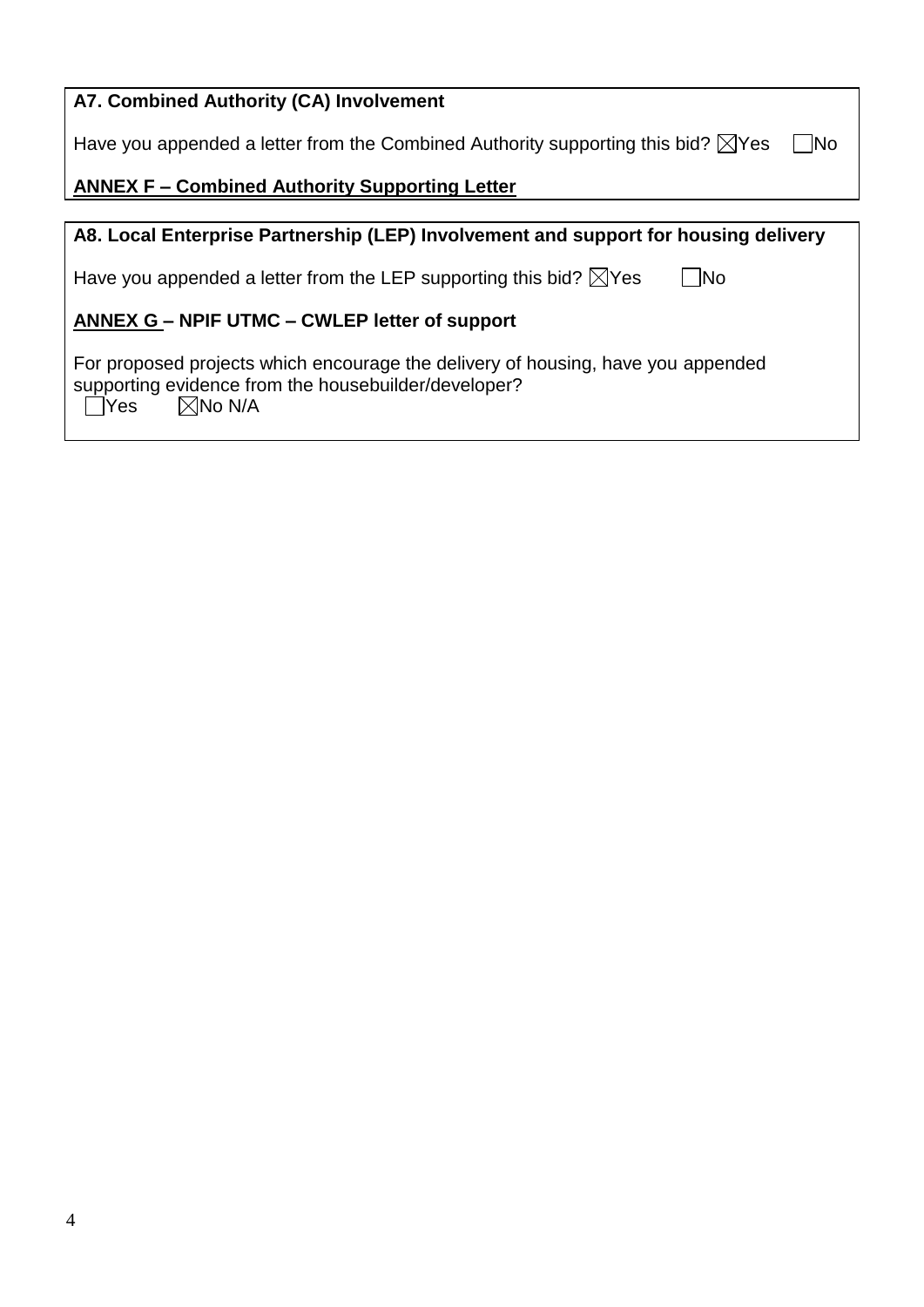# **SECTION B – The Business Case**

| Please select what the project is trying to achieve (select all categories that apply)                                                                                                                                                                                                                                                                                                                                                                                                                                                                                                                                                                                                                                                                                               |
|--------------------------------------------------------------------------------------------------------------------------------------------------------------------------------------------------------------------------------------------------------------------------------------------------------------------------------------------------------------------------------------------------------------------------------------------------------------------------------------------------------------------------------------------------------------------------------------------------------------------------------------------------------------------------------------------------------------------------------------------------------------------------------------|
| <b>Essential</b><br>$\boxtimes$ Ease urban congestion<br>$\boxtimes$ Unlock economic growth and job creation opportunities<br>$\boxtimes$ Enable the delivery of housing development                                                                                                                                                                                                                                                                                                                                                                                                                                                                                                                                                                                                 |
| <b>Desirable</b><br>$\boxtimes$ Improve Air Quality and /or Reduce CO2 emissions<br>Incentivising skills and apprentices                                                                                                                                                                                                                                                                                                                                                                                                                                                                                                                                                                                                                                                             |
| $\Box$ Other(s), Please specify -                                                                                                                                                                                                                                                                                                                                                                                                                                                                                                                                                                                                                                                                                                                                                    |
| <b>B2</b> : Please provide evidence on the following questions (max 100 words for each question):                                                                                                                                                                                                                                                                                                                                                                                                                                                                                                                                                                                                                                                                                    |
| a) What is the problem that is being addressed?                                                                                                                                                                                                                                                                                                                                                                                                                                                                                                                                                                                                                                                                                                                                      |
| This project addresses current and future pressures on the strategic road network that<br>will be affected by the growth in jobs (28,200 new jobs by 2034) and housing (25,000 new<br>houses within the city and a further 17,000 immediately beyond the city boundary by<br>2034) as identified by the CASM. This growth directly affects the strategic transport<br>corridors chosen for this project that link housing to industrial areas whilst providing                                                                                                                                                                                                                                                                                                                       |
| connectivity to the Motorway network and neighbouring authorities. The project<br>accelerates the ability to build network resilience for growth in demand and will future                                                                                                                                                                                                                                                                                                                                                                                                                                                                                                                                                                                                           |
| proof traffic management systems and services.<br>b) What options have been considered and why have alternatives been rejected?                                                                                                                                                                                                                                                                                                                                                                                                                                                                                                                                                                                                                                                      |
| The project fundamentally tackles the way we manage the key route network across the<br>city by significantly improving the operation of traffic signal junctions to relieve<br>congestion. There are no other options other than to use signalised junctions to control<br>traffic demand on the scale needed to match the expected housing and economic growth.<br>By upgrading an existing asset base and as we are including all Intelligent Traffic System<br>(ITS) devices on the network, we are extending operational life spans and delivering a<br>high level of future proofing. This will also provide a base for the deployment of<br>innovative Co-operative Intelligent Transport Systems (C-ITS) systems and services that<br>emerge from the existing R&D projects. |
| c) What are the expected benefits/outcomes? For example, could include easing urban<br>congestion, job creation, enabling a number of new dwellings, facilitating increased GVA.                                                                                                                                                                                                                                                                                                                                                                                                                                                                                                                                                                                                     |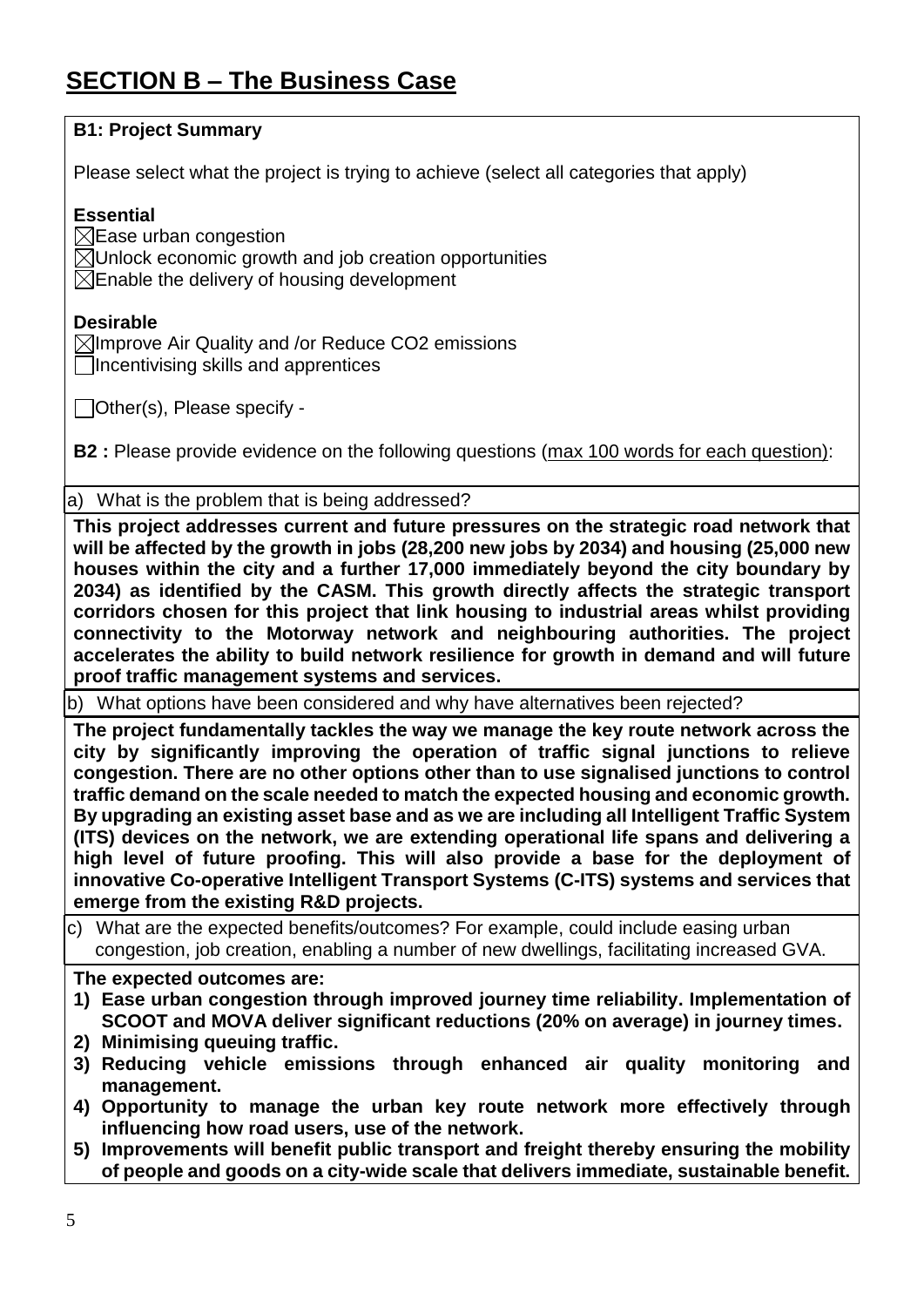- **6) Significantly improve our ability to monitor, control and inform the users of the urban network from a revitalised technology platform, providing a basis for further innovative developments.**
- **7) The routes link residential and industrial areas, unlocking Motorway and neighbouring authorities so the benefit of easing congestion is not restricted to the local authority boundary but will benefit the wider sub-region**
- **8) In addition the system will be ready to integrate seamlessly with any regional control centre.**
- d) Are there are any related activities that the success of this project relies upon? For example, land acquisition, other transport interventions requiring separate funding or consents?

**There are no dependencies on other related activities as we are upgrading and improving an existing, well established base of traffic signal junctions and Intelligent Transport System (ITS) assets that have been built up over many years of investment. The project is entirely complementary to current aspirations to improve network management and create the ability to adopt the outcomes of current R&D projects that are exploring the benefits and impacts of Connected and Autonomous Vehicles (CAV) on the urban network.**

e) What will happen if funding for this project is not secured - would an alternative (lower cost) solution be implemented (if yes, please describe this alternative and how it differs from the proposed project)?

**There are no lower cost alternatives as this project is starting from the existing network infrastructure as its baseline. If funding for this project is not secured then the ability to deliver benefits on a significant scale is drastically reduced. It would take in excess of 20 years to upgrade and improve the existing infrastructure to achieve the benefits this project will achieve. Without the additional funding the Authority's ability to effectively manage the certain growth in usage of the road network in the city will be extremely restricted with the resultant economic, environmental and social impacts.**

f) What is the impact of the project – and any associated mitigation works – on any statutory environmental constraints? For example, Local Air Quality Management Zones.

**The whole of Coventry has been declared an Air Quality Management Area (AQMA), all of the proposed network improvements fall within the AQMA. The main pollutants of concern in Coventry are associated with traffic emissions, particularly on heavily trafficked roads where queues of stationary vehicles occur on frequent occasions. The proposed technology deployment, combined with the use of the outcomes from the innovation projects, provides a platform for the development of an air quality analytics platform that can be used to determine traffic management strategies that are responsive to air quality issues at a local exposure level. Along with the deployment of additional monitoring devices to complement the existing units, Coventry will enable AQM to be extended to new development areas improving the scale of monitoring. Using this data and data from traffic systems such as SCOOT will provide the basis for developing the ability to predict emissions based on congestion levels and inform decision making.**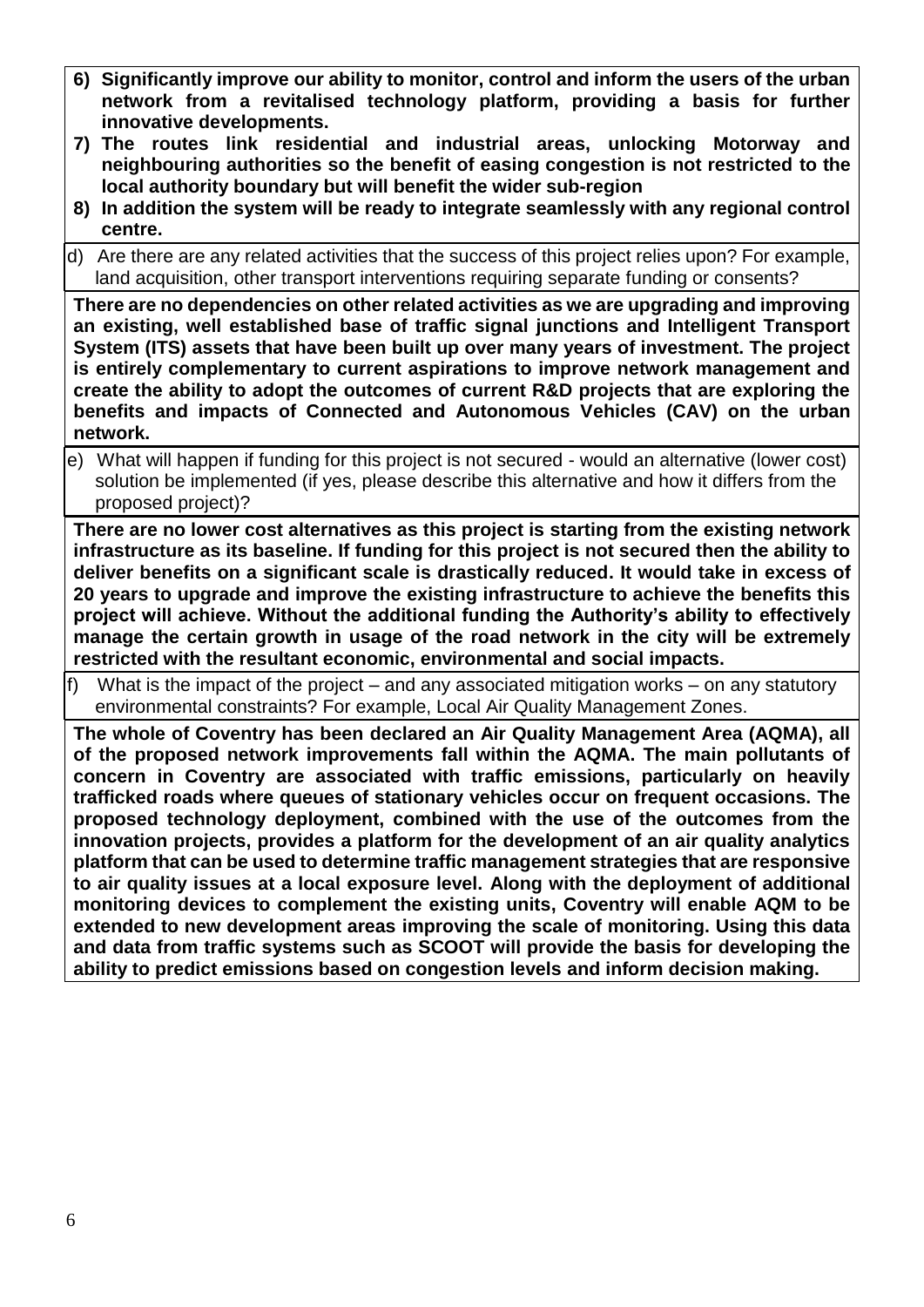**B3 :** Please complete the following table. **Figures should be entered in £000s**  $(i.e. £10,000 = 10).$ 

#### **Table A: Funding profile (Nominal terms)**

| . .                                 |         |         |
|-------------------------------------|---------|---------|
| £000s                               | 2018-19 | 2019-20 |
| <b>DfT funding sought</b>           | 1,000   | 2,787   |
| <b>Local Authority contribution</b> | 500     | 623     |
| <b>Third Party contribution</b>     | 250     | 250     |
| <b>TOTAL</b>                        | 1,750   | 3,660   |
| <b>ANNEX H for cost plan</b>        |         |         |

*Notes:*

*1) Department for Transport funding must not go beyond 2019-20 financial year.*

*2) Bidders are asked to consider making a local contribution to the total cost. It is indicated that this might be around 30%, although this is not mandatory.*

**B4 : Local Contribution & Third Party Funding :** Please provide information on the following questions (max 100 words on items a and b):

a) Provide an outline of all non-DfT funding contributions to the project costs, the level of commitment, and when the contributions will become available.

**The £1.123m local authority contribution is from Coventry' Integrated Transport Capital Programme. The funding for this has been allocated up to 2019/20 so the resources are secure.**

**The Third party contribution is from a section 106 contribution for traffic mediation measures on A444. This is an agreed contribution.**

**Discussions are also in progress on other planning applications where further 106 contributions for traffic mitigation measures are likely to be agreed, however these are not yet confirmed so have not been included in the funding profile.**

b) List any other funding applications you have made for this project or variants thereof and the outcome of these applications, including any reasons for rejection.

**None**

#### **B5 Economic Case**

This section should set out the range of impacts – both beneficial and adverse – of the project. The scope of information requested (and in the supporting annexes) will vary, including according to whether the application is for a small or large project.

#### **A) Requirements for small project bids (i.e. DfT contribution of less than £5m)**

a) Please provide a description of your assessment of the impact of the project to include:

- Significant positive and negative impacts (quantified where possible) including in relation to air quality and CO<sub>2</sub> emissions.
- A description of the key risks and uncertainties;
- If any modelling has been used to forecast the impact of the project please set out the methods used to determine that it is fit for purpose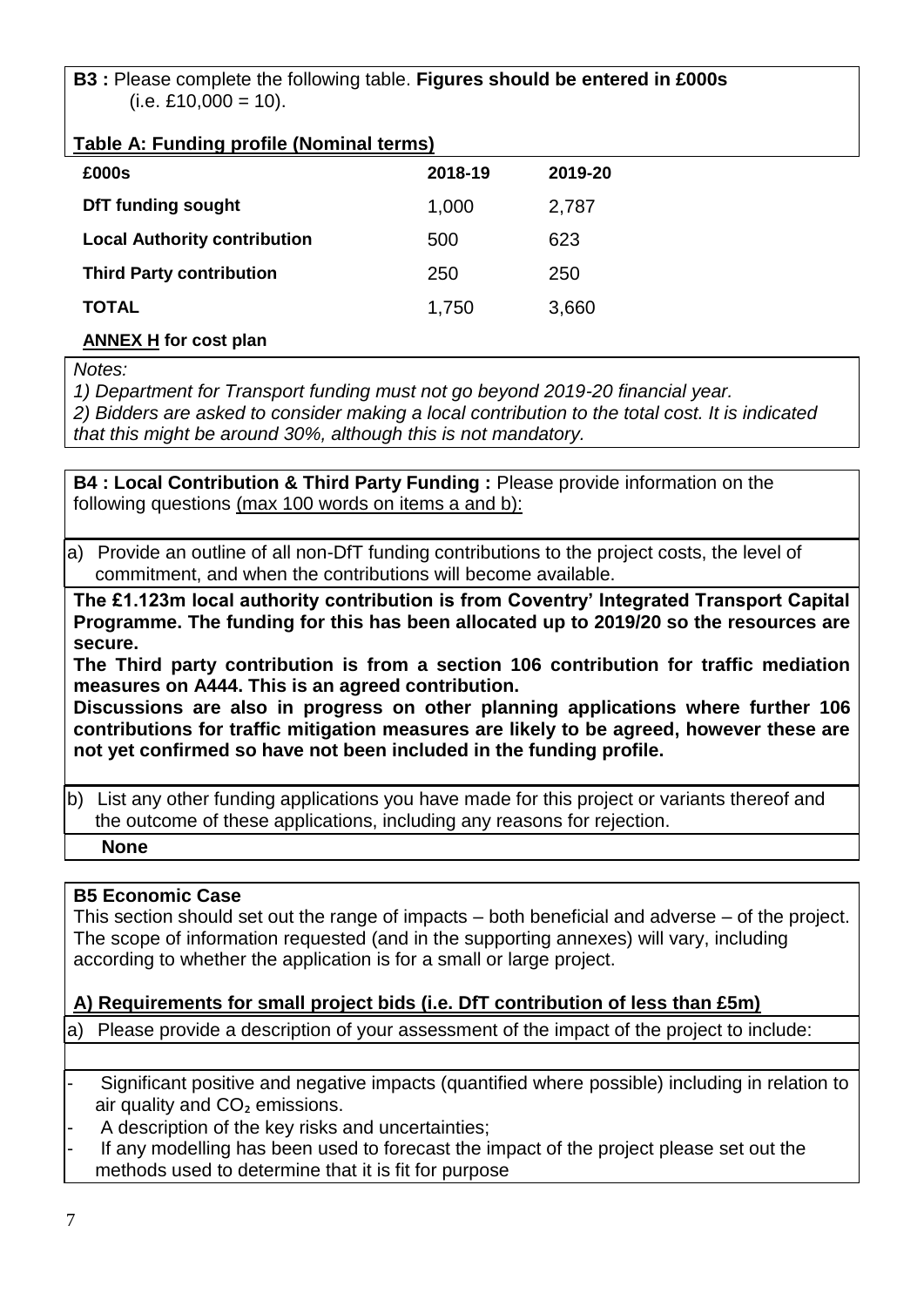*\* Small projects bids are not required to produce a Benefit Cost Ratio (BCR) but may want to include this here if available.*

**The principal project outcome is to keep traffic moving, avoid queuing and stop/start scenarios and deliver improved journey time reliability. The Key Route Network (KRN) project corridors are all sensitive to air quality issues and the project will provide additional monitoring devices to those already deployed on corridors to the North, East and West of the city. Currently there are 52 NO<sup>2</sup> monitoring points of which 34 sites exceeded the annual mean concentration target of 40 µg/m3 in 2016. This project will add a further 10 AQM devices to add coverage to the south of the city, particularly to the A444 Whitley corridor where the existing and new JLR plant is to be located (10,000 new jobs). This will provide a network of monitoring points and will have a positive impact on air quality issues. The project will provide a comprehensive network of monitoring points. This will enable traffic management strategies to be developed that are responsive to AQM issues that can be adjusted year on year to reflect the changing AQM patterns that are influenced by housing and economic growth.**

**The project is focused on making fundamental operational changes to established signalised junctions that provide maximum adaptive control functionality. As this requires a high level of change on street the key risks are:**

**- Physical resource and co-ordination required to deliver the level of changes required over a high number of junctions.**

**- Reliance on CCC internal resource to document the required changes and provide the required statutory notifications required. The project will utilise the Shared Professional Services Contract to mitigate the impact on available internal resources to deliver the project.**

**- The design, commission and validation process is a critical factor to achieving the required outcome that demand specialist knowledge and skillsets that are under high market demand.**

**With regards to mitigation, the above risks are already being managed and mitigated with existing schemes and upgrades (Phase 1 NPIF) already being undertaken by CCC on a similar scale to that proposed in this project. The team responsible for delivering this project have considerable experience and knowledge to manage project risk and uncertainties, as this project will be treated as a continuation of existing work programmes that have similar risks and issues.**

**Modelling has not been used to forecast the impact of the project. However, traffic surveys will be undertaken before and after the works with control sites also included to ensure other external factors influencing the results are captured. In addition the project manager is already monitoring journey times through a separate commission. This provides monthly journey time monitoring at agreed start and end points on all of the Authority's strategic route network. The impact of the project can be gauged against similar changes and control methodology that have, and are, being deployed and assessed on the urban road network. In these scheme areas independent journey time monitoring data has been sourced and used to track journey time on a monthly basis. We also use bus journey time data provided by National Express to monitor benefits to public transport journey times that have resulted from signal junction improvements and priority measures. As junction improvement schemes roll out we will utilise vehicle flow data that can be used to generate JT data. All data sources will be consolidated in the Argonaut UTMC CDB where the Journey Time engine resides. For performance management and reporting purposes this data will be visualised on a network dashboard generated in the Argonaut system.**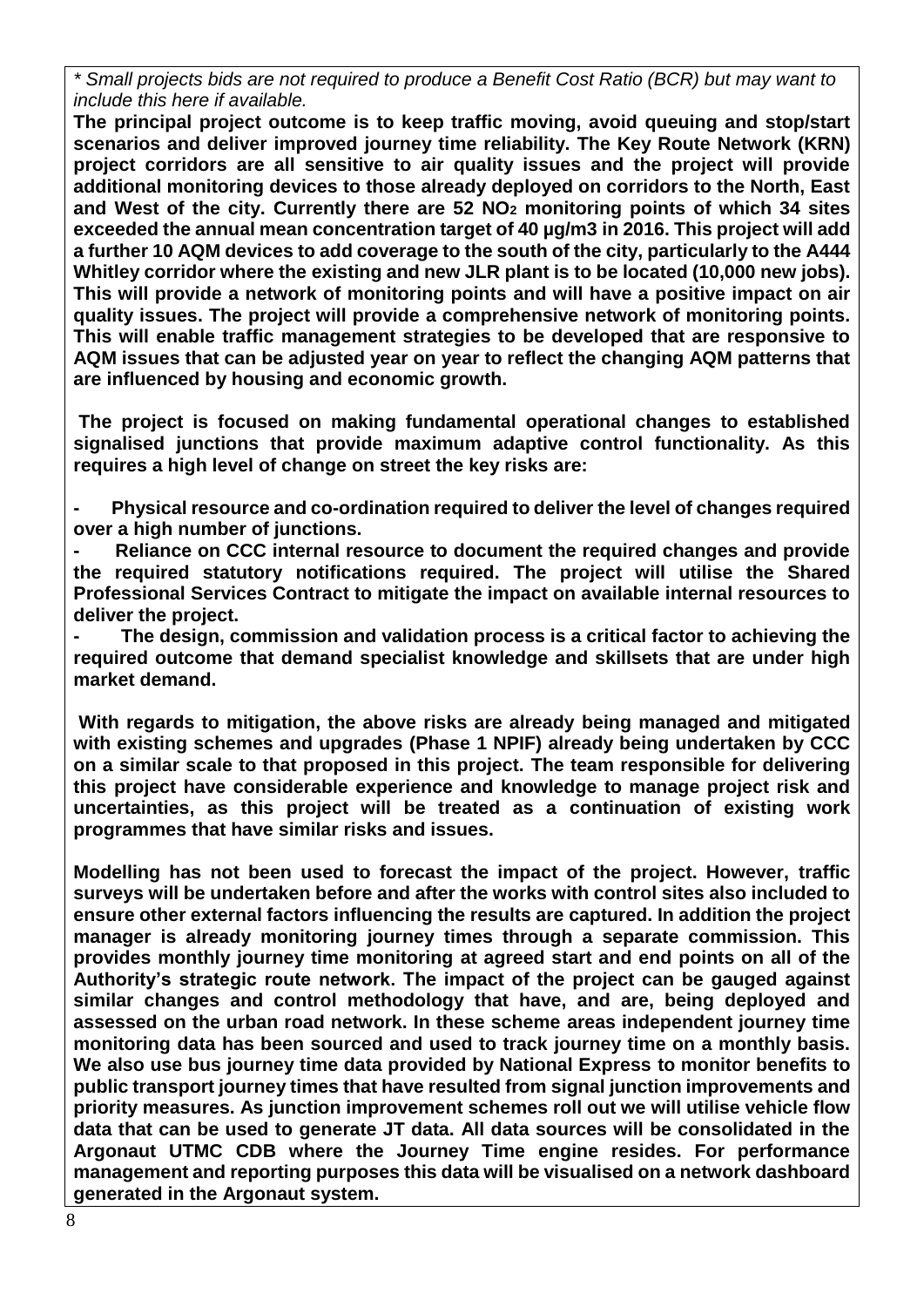| $\vert b \rangle$<br>Small project bidders should provide the following in annexes as supporting material:                                                                                                                                                                                                                                                                                                             |
|------------------------------------------------------------------------------------------------------------------------------------------------------------------------------------------------------------------------------------------------------------------------------------------------------------------------------------------------------------------------------------------------------------------------|
| N/A<br>$\boxtimes$ Yes $\Box$ No<br>Has a <b>Project Impacts Pro Forma</b> been appended?                                                                                                                                                                                                                                                                                                                              |
| <b>ANNEX I - Project Impact Pro-Forma</b>                                                                                                                                                                                                                                                                                                                                                                              |
| Has a description of data sources / forecasts been appended? $\boxtimes$ Yes $\Box$ No $\Box$ N/A                                                                                                                                                                                                                                                                                                                      |
| <b>ANNEX J - NPIF Methodology for Quantifying the Benefits</b>                                                                                                                                                                                                                                                                                                                                                         |
| $\boxtimes$ Yes $\Box$ No<br>N/A<br>Has an <b>Appraisal Summary Table</b> been appended?                                                                                                                                                                                                                                                                                                                               |
| <b>ANNEX K - Appraisal Summary Table</b>                                                                                                                                                                                                                                                                                                                                                                               |
| Other material supporting your assessment of the project described in this section should be<br>appended to the bid.                                                                                                                                                                                                                                                                                                   |
| * This list is not necessarily exhaustive and it is the responsibility of bidders to provide<br>sufficient information to demonstrate the analysis supporting the economic case is fit-for-<br>purpose.                                                                                                                                                                                                                |
| B) Additional requirements for large project bids (i.e. DfT contribution of more than<br>£5m)                                                                                                                                                                                                                                                                                                                          |
| c) Please provide a short description (max 500 words) of your assessment of the value for<br>money of the project including your estimate of the Benefit Cost Ratio (BCR) to include:                                                                                                                                                                                                                                  |
| Significant monetised and non-monetised costs and benefits<br>Description of the key risks and uncertainties and the impact these have on the BCR;<br>Key assumptions including: appraisal period, forecast years, optimism bias applied; and<br>Description of the modelling approach used to forecast the impact of the project and the<br>checks that have been undertaken to determine that it is fit-for-purpose. |
| d) Additionally detailed evidence supporting your assessment, including the completed<br>Appraisal Summary Table, should be attached as annexes to this bid. A checklist of<br>material to be submitted in support of large project bids has been provided.                                                                                                                                                            |
| $\boxtimes$ Yes $\Box$ No<br>N/A<br>Has an Appraisal Summary Table been appended?                                                                                                                                                                                                                                                                                                                                      |
| <b>ANNEX K - Appraisal Summary Table</b>                                                                                                                                                                                                                                                                                                                                                                               |
| Please append any additional supporting information (as set out in the Checklist).                                                                                                                                                                                                                                                                                                                                     |
| *It is the responsibility of bidders to provide sufficient information for DfT to undertake a full<br>review of the analysis.                                                                                                                                                                                                                                                                                          |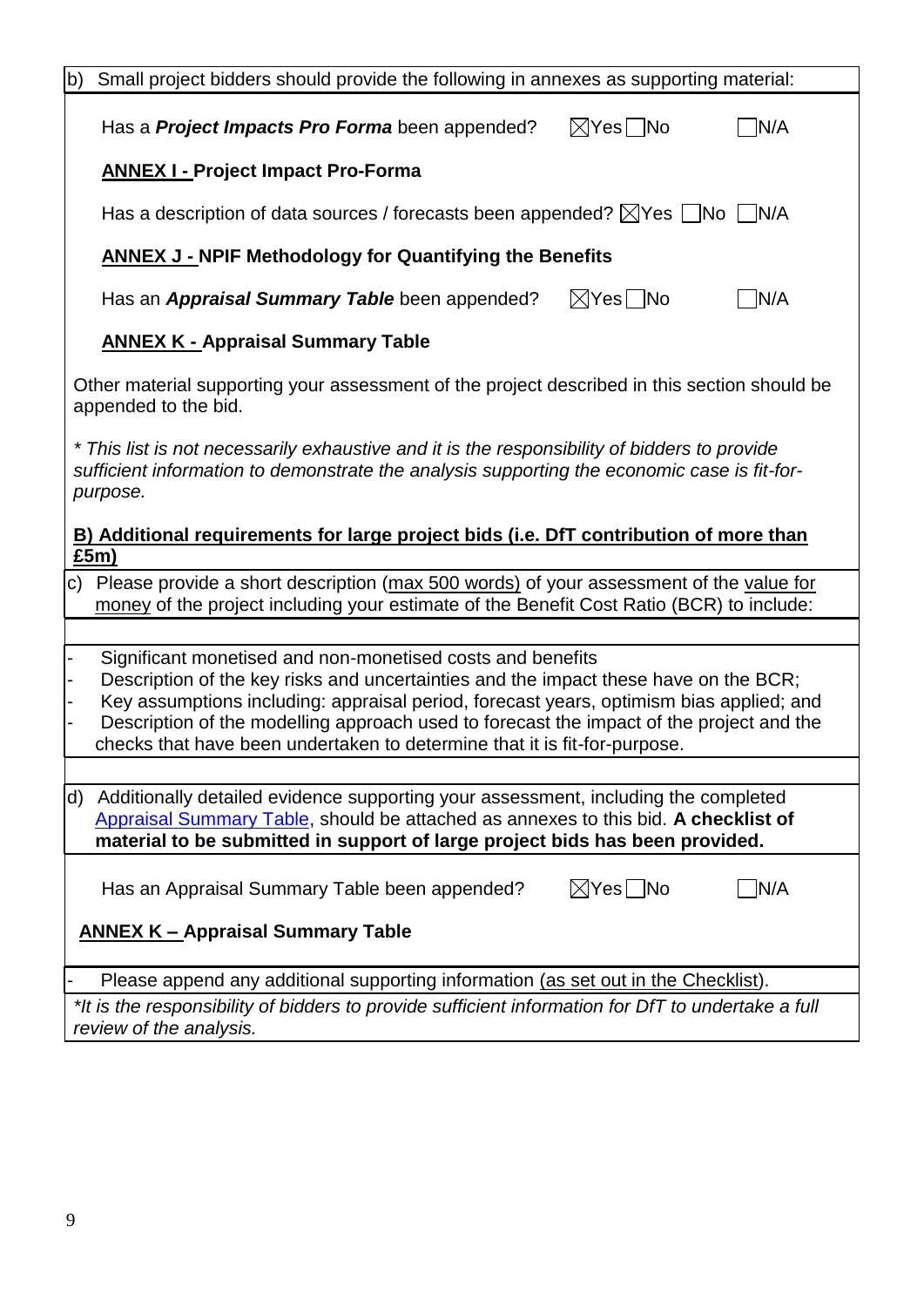| B6 Economic Case: For all bids the following questions relating to desirable criteria should<br>be answered.                                                                                                                                                                                                                                                                                                                                                                                                                                   |
|------------------------------------------------------------------------------------------------------------------------------------------------------------------------------------------------------------------------------------------------------------------------------------------------------------------------------------------------------------------------------------------------------------------------------------------------------------------------------------------------------------------------------------------------|
| Please describe the air quality situation in the area where the project will be implemented by<br>answering the three questions below.                                                                                                                                                                                                                                                                                                                                                                                                         |
| i) Has Defra's national air quality assessment, as reported to the EU Commission, identified<br>and/or projected an exceedance in the area where the project will be implemented?                                                                                                                                                                                                                                                                                                                                                              |
| $\boxtimes$ Yes<br>$\overline{\mathsf{No}}$                                                                                                                                                                                                                                                                                                                                                                                                                                                                                                    |
| For details please visit the link below:<br>https://fusiontables.googleusercontent.com/embedviz?q=select+col12+from+1O20r8cXRV00gwJ_I_yx<br>IDL6vpNZ3vKYYrxXxIRqt&viz=MAP&h=false⪫=52.431&lng=-<br>$1.496$ &t=1&z=12&l=col12&y=2&tmplt=2&hml=TWO_COL_LAT_LNG                                                                                                                                                                                                                                                                                   |
| Defra - Air Quality plan for the achievement of EU air quality limit value for nitrogen                                                                                                                                                                                                                                                                                                                                                                                                                                                        |
| dioxide (NO2) in Coventry/Bedworth (UK0017)<br>https://www.gov.uk/government/uploads/system/uploads/attachment_data/file/486115/aq-plan-2015-                                                                                                                                                                                                                                                                                                                                                                                                  |
| coventry-bedworth-uk0017.pdf                                                                                                                                                                                                                                                                                                                                                                                                                                                                                                                   |
| ii) Is there one or more Air Quality Management Areas (AQMAs) in the area where the project<br>will be implemented? AQMAs must have been declared on or before the 31 March 2017                                                                                                                                                                                                                                                                                                                                                               |
| $\boxtimes$ Yes<br><b>No</b>                                                                                                                                                                                                                                                                                                                                                                                                                                                                                                                   |
| Please visit the above link for locations of individual existing AQM sites.                                                                                                                                                                                                                                                                                                                                                                                                                                                                    |
| <b>ANNEX M - Proposed AQM site locations</b>                                                                                                                                                                                                                                                                                                                                                                                                                                                                                                   |
| iii) What is the project's impact on local air quality?                                                                                                                                                                                                                                                                                                                                                                                                                                                                                        |
| $\boxtimes$ Positive Meutral<br>■Negative                                                                                                                                                                                                                                                                                                                                                                                                                                                                                                      |
| Please supply further details:                                                                                                                                                                                                                                                                                                                                                                                                                                                                                                                 |
| The whole of Coventry was declared an AQMA in 2009, which includes all locations<br>included in this project bid. The project specifically delivers the ability to manage<br>congestion on a proactive, rather than reactive, basis that will minimise traffic queuing<br>and stop/start conditions and provide journey time reliability. This will provide a positive<br>impact on air quality and the means to manage traffic to meet air quality targets based<br>on the use of technology and innovation that is sustainable year on year. |
| iv) Does the project promoter incentivise skills development through its supply chain?                                                                                                                                                                                                                                                                                                                                                                                                                                                         |
| $\boxtimes$ Yes<br>N/A<br> No                                                                                                                                                                                                                                                                                                                                                                                                                                                                                                                  |
| Please supply further details:                                                                                                                                                                                                                                                                                                                                                                                                                                                                                                                 |
| The project is based on using the latest technology and input from innovation<br>projects deployed by CCC or neighbouring authorities. Coventry is at the forefront in the<br>development and use of Connected and Autonomous Vehicle Technology (CAV) through<br>the current CITE and iVMS projects. The outcomes of these R&D projects will be to roll<br>out for mainstream use. The anticipated legacy will be improved journey times, reduced                                                                                             |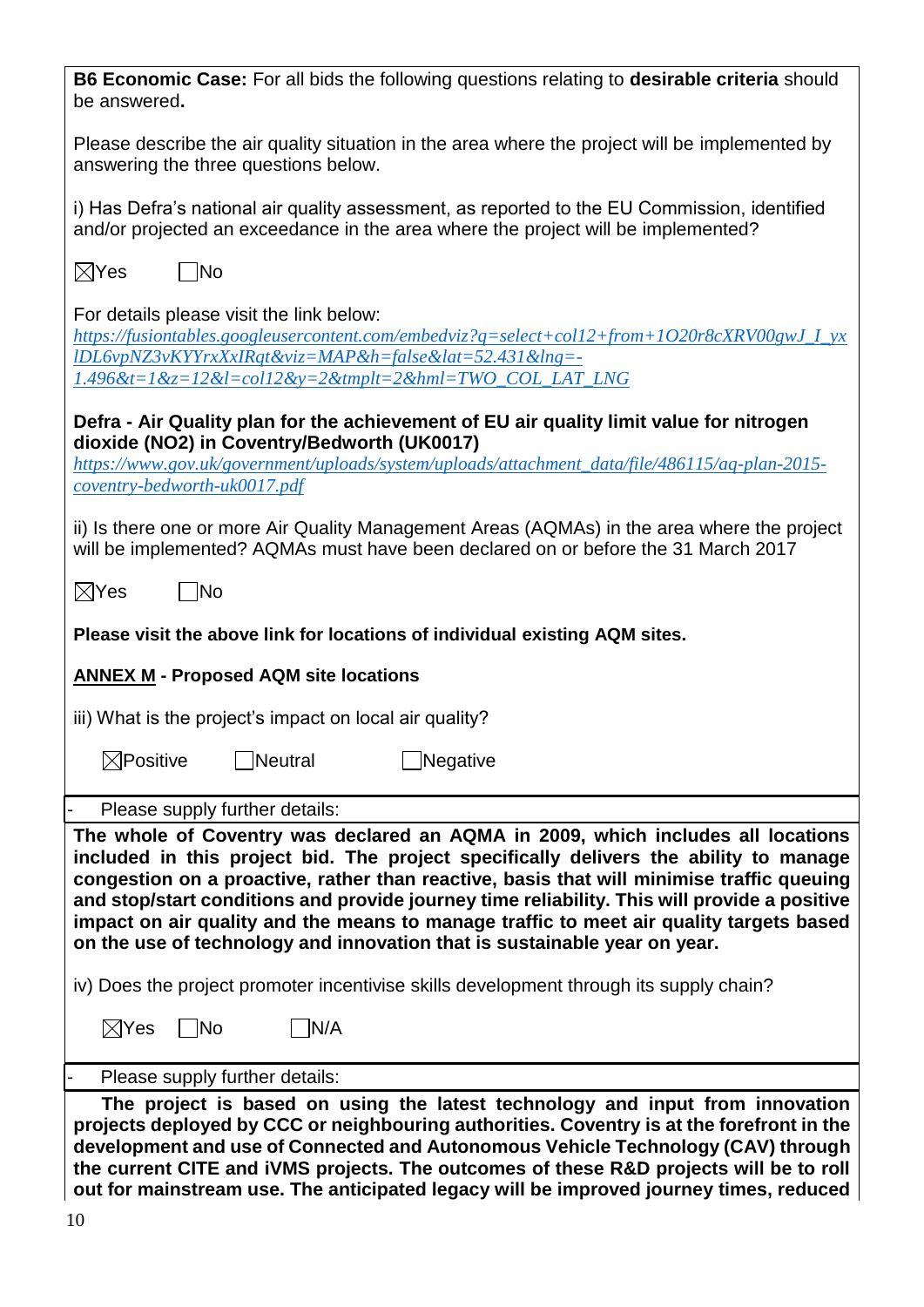**congestion and improved air quality through improved traffic management strategies that react in real time to incidents, abnormal congestion and air quality issues detected within the KRN. These developments are incentivising and driving skills development by the supply chain so they understand the new technology being deployed and how this can provide enhanced installations, commissioning, validation and future maintenance requirements for the system. This is a process that also requires complimentary skill building within the City Council to determine the optimal use of the technology deployed and its long term use and development.**

#### **B7. Management Case - Delivery (Essential)**

Deliverability is one of the essential criteria for this Fund and as such any bid should set out, with a limit of 100 words for each of a) to b), any necessary statutory procedures that are needed before it can be constructed.

a) A project plan (typically summarised in Gantt chart form) with milestones should be included, covering the period from submission of the bid to project completion.

Has a project plan been appended to your bid?  $\boxtimes$  Yes  $\Box$  No

## **ANNEX N for project plan**

**The only statutory requirements needed are those related to meeting road space and traffic management requirements to undertake the physical changes to each junction. These requirements are managed and fulfilled by CCC in liaison with its contractor supply chain.**

b) If delivery of the project is dependent on land acquisition, please include a letter from the respective land owner(s) to demonstrate that arrangements are in place to secure the land to enable the authority to meet its construction milestones.

Has a letter relating to land acquisition been appended?  $\Box$ Yes  $\Box$ No  $\Box$   $\boxtimes$ N/A

**Estimated Date**

**Land acquisition is not required within the scope of the project. The traffic signal infrastructure targeted by this project is well established and requires no further land acquisition.**

c) Please provide in Table C summary details of your construction milestones (at least one but no more than 6) between start and completion of works:

**Table C: Construction milestones**

| <b>Start of works</b>                     | <b>March 2018</b>       |
|-------------------------------------------|-------------------------|
| <b>Site Survey</b>                        | March $-$ June 2018     |
| <b>Design</b>                             | <b>June – Sept 2018</b> |
| <b>Tendering &amp; Contract Award</b>     | Sept - Jan 2018/19      |
| <b>Construction</b>                       | Feb - Feb 2019/20       |
| <b>Validation &amp; Commissioning</b>     | <b>Jan - March 2020</b> |
| <b>Opening date</b>                       | <b>March 2020</b>       |
| <b>Completion of works (if different)</b> |                         |
|                                           |                         |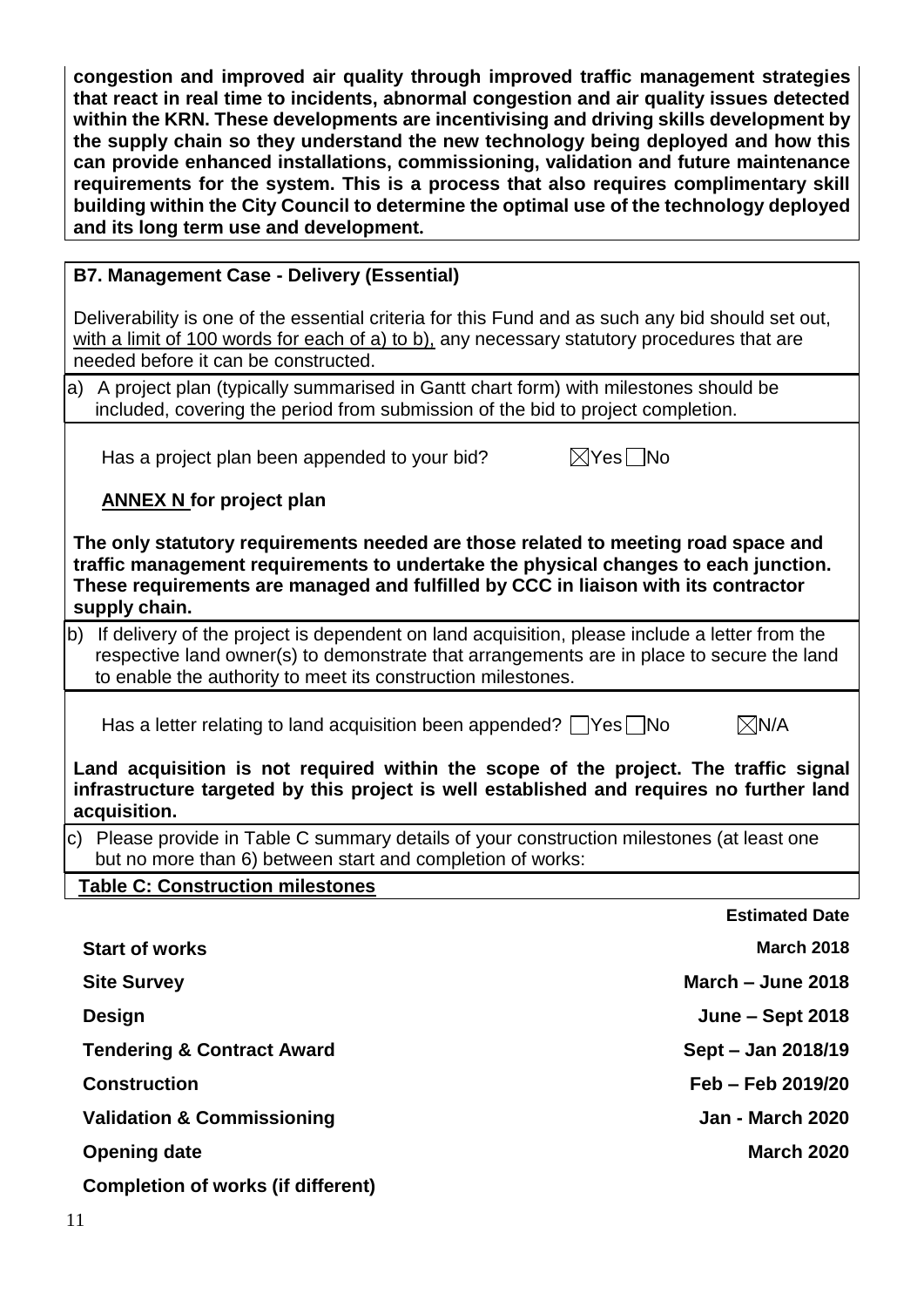d) Please list any major transport projects costing over £5m in the last 5 years which the authority has delivered, including details of whether these were completed to time and budget (and if not, whether there were any mitigating circumstances)

**Coventry City Council has delivered over £85m transport infrastructure schemes over the last 5 years, ranging from highway improvements, new bridges and public realm schemes. All of the schemes have served multiple purposes, not just improving connectivity and traffic flows but also unlocking development sites, improve the setting of the city's heritage sites and creating attractive public realm to stimulate inward investment. Examples of schemes are as follows:**

**2012 Olympics Broadgate Square & Gosford Street – Public Realm - £10M ERDF funding was awarded in 2010 to deliver an ambitious programme of public realm improvements in Coventry City Centre, ahead of the 2012 Olympics for which Coventry was a host city. The schemes included closing the road in Broadgate which was previously dominated by traffic to create a high quality pedestrianised square in the heart of the city centre. Gosford Street involved transforming a highway dominated area in the heart of Coventry University's campus, creating an innovative shared space environment, through removal of traffic signals, widening of footways and high quality public realm. Both schemes were completed to programme and budget. The Broadgate scheme has resulted in levering in £6m private investment from Shearers Group to regenerate the 1980s Cathedral Lanes Shopping Centre, opening new restaurants and bars which have boosted the city's night time economy. The Gosford Street scheme has helped supported the ongoing delivery of Coventry University's ambitious Masterplan. The success of these schemes has led to levering in further funding to deliver a wider city centre public realm programme, as below.**

**City Centre Public Realm Programme - £23M Between 2013-2015 the City Council delivered a programme of city centre public realm schemes, transforming the urban environment. The schemes included Council House Square, Belgrade Plaza and Gosford Street/Coventry University Campus and an Intelligent Parking System to assist car drivers to find a parking space within the destination of their choice or closest available. The works that were delivered including realignment of roads and widening of footways, installation of high quality paving and landscaping, de-cluttering, introducing a 20mph city centre zone and the installation of a network of variable message signs (VMS) to reduce congestion in the city centre. The schemes have not only resulted in significant improvements to the city centre environment but also levered inward investment and adjacent sites are now being developed. The schemes were delivered to budget and programme, which was very tight due to the main funding source being ERDF which had to be spent by the end of December 2015.**

**Friargate Bridge Deck – New Bridge Deck, highways and public realm - £17M The scheme involved transformation of Junction 6 of the ring road, removing the barrier of the ring road to unlock development through creation of a new 100m bridge deck on top of the ring road, leaving the functionality of the ring road itself intact. The programme was delivered to extremely challenging timescales, funding was awarded in May 2013 and it was required to be complete by summer 2015. In this 2 year period design was completed from concept stage to detail in just 9 months, with work starting on site spring 2014. Original contract cost £9.5M however additional works were added to the project during its lifetime as additional funding was awarded to maximise the benefits of the scheme, which served remove the barrier of the ring road to unlock the eastern extent of the prestigious £100m Friargate mixed development. The new Friargate Business District**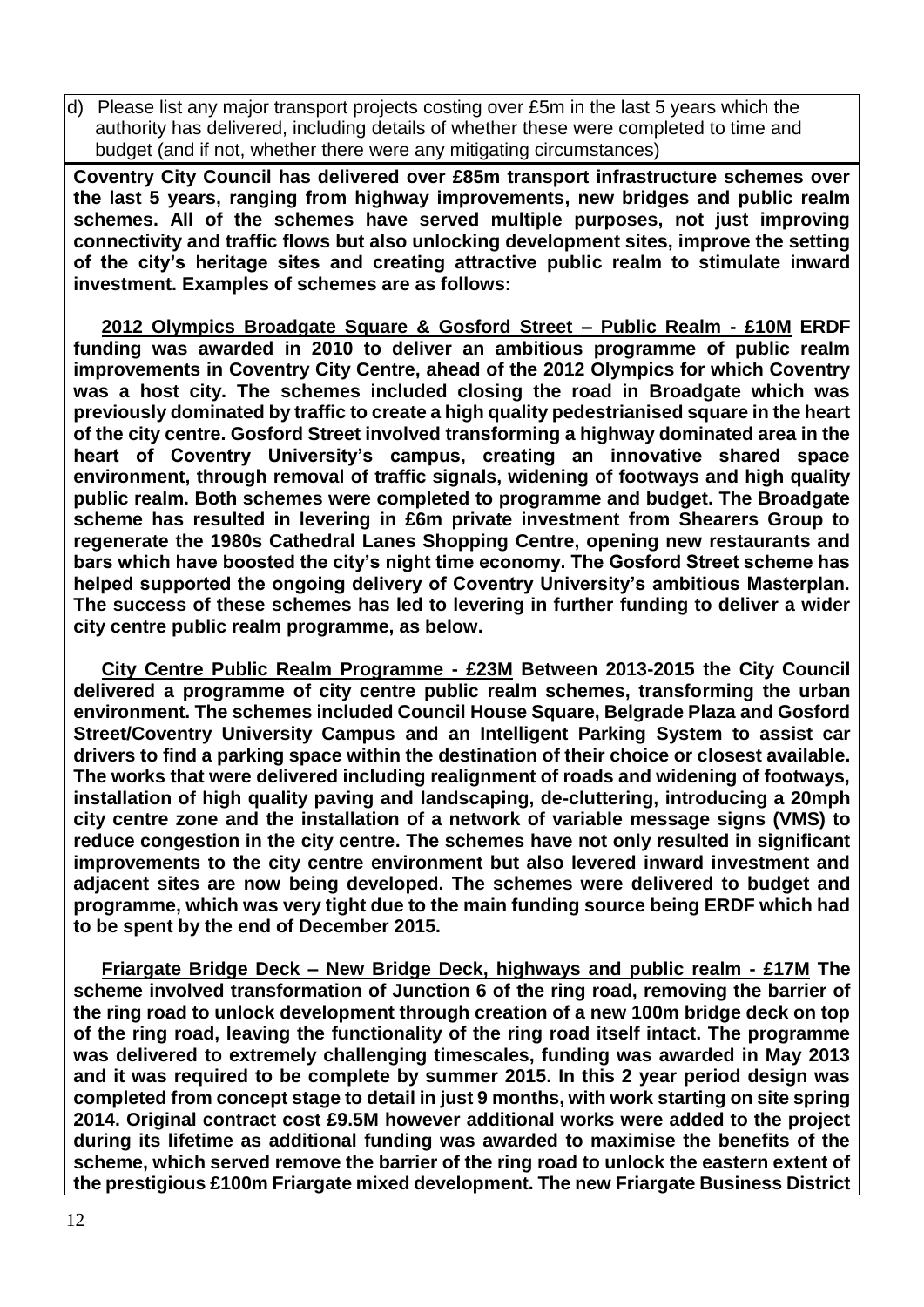**37 acres of Grade A offices, hotels, residential and leisure space. The combined additional works totalled £4M. Significant increases in costs were incurred during construction due to unknown ground conditions leading to changes to the pile foundations and structural elements of the works. Furthermore the drainage items required deep excavations on the slip roads which increased both cost and programme. Since completion, construction of the Friargate development is underway, which will create up to 15,000 new jobs in Coventry, along with over 400 new homes.**

**Whitley Junction/JLR – New Bridge and highways - £10.8M Similar to the Friargate Bridge scheme, this project was awarded RGF funding to be delivered in the same challenging timescales. The original scheme contract value was £9M for a 15 month construction period. The main objective of the scheme was to provide a new bridge to better connect the Jaguar Land Rover (JLR) HQ at Whitley to the A444. The project overran due to issues related to ground conditions which affected installation of the pile foundations to the bridge and abutments. Other impacts such as weather also caused delay to the project, resulting in an extension of programme to 20 months. The scheme has been instrumental in leading to the £0.5bn expansion of JLR's HQ currently underway.**

**B8. Management Case – Statutory Powers and Consents (Essential)**

a) Please list if applicable, each power / consent etc. already obtained, details of date acquired, challenge period (if applicable), date of expiry of powers and conditions attached to them. Any key dates should be referenced in your project plan.

N/A

b) Please list if applicable any outstanding statutory powers / consents etc. including the timetable for obtaining them.

N/A

#### **B9. Management Case – Governance (Essential)**

Please name those who will be responsible for delivering the project, their roles (Project Manager, SRO etc.) and responsibilities, and how key decisions are/will be made. An organogram may be useful here.

**The project will be delivered by the City Council's Urban Traffic and Management Control Team who are currently delivering NPIF Phase 1 of this project. The SRO is Colin Knight, Director for Transport and Highways. The project manager is Shamala Evans who has over 30 years of experience at delivering civil engineering projects and is the current project manager for Phase 1 of the "Coventry Smart Traffic Management System" Project. Shamala was also the project manager for the VMS project and the Interactive Totem project, both of which were delivered on time and within budget. From start to finish the PM delivered these two projects in 8 months.**

**The project will report to the existing Intelligent Transportation & Urban Traffic Control Board. This Board meets monthly where key decisions are taken within the delegated approval of the Council's constitution. Progress of the scheme will be reported regularly to the Cabinet Member for City Services; Councillor Jayne Innes, who will have delegated authority to make decisions for any major changes required. Terms of reference will be agreed, along with detailed programme governance outlining roles and responsibilities.**

**ANNEX P for Governance Chart**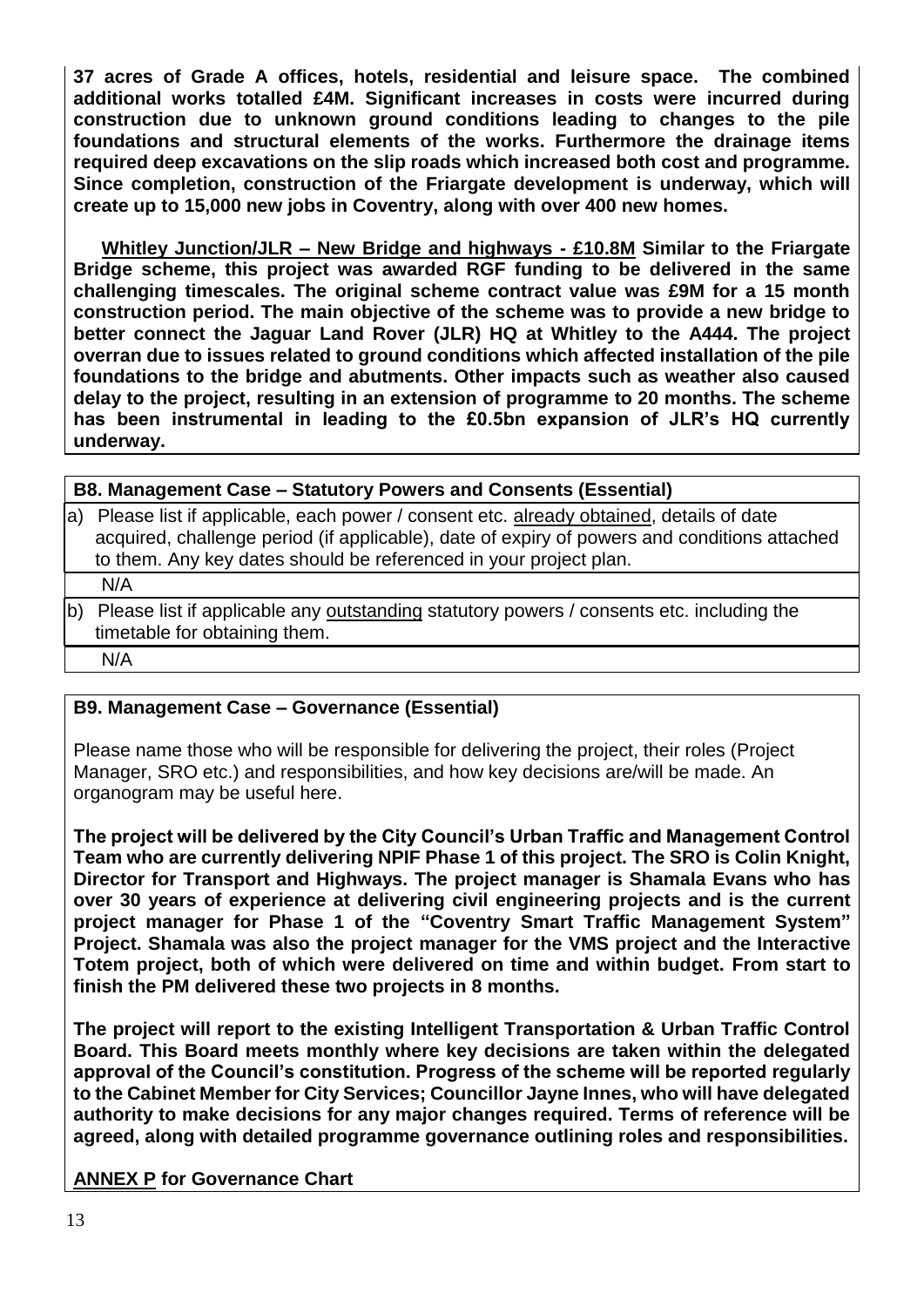#### **B10. Management Case - Risk Management (Essential)**

All projects will be expected to undertake a Quantified Risk Assessment (QRA) and a risk register should be included. Both should be proportionate to the nature and complexity of the project. A Risk Management Strategy should be developed that outlines how risks will be managed.

*Please ensure that in the risk / QRA cost that you have not included any risks associated with ongoing operational costs and have used the P50 value.*

Has a QRA been appended to your bid?  $\boxtimes$  Yes  $\Box$  No

## **ANNEX R is the QRA / Risk Log**

Has a Risk Management Strategy been appended to your bid?  $\boxtimes$  Yes  $\Box$  No

## **ANNEX S is the Risk Management Strategy**

Please provide evidence on the following points (where applicable) with a limit of 50 words for each:

a) What risk allowance has been applied to the project cost?

#### **A 10% risk allowance has been allowed**

b) How will cost overruns be dealt with?

**With existing robust project governance in place the project manager is responsible for reporting the financial position to the project at the monthly Board meetings. The Board will make the decision regarding the use of the contingency budget if required to deal with any cost overruns. This approach has a proven successful track record with previous projects delivered.** 

c) What are the main risks to project timescales and what impact this will have on cost?

**The main risks are as follows:**

- **- Project and procurement timescales are tight**
- **- Contractor/supply chain availability**
- **- Availability and adoption of Innovation Projects outcomes**
- **- City Council resource availability**

**The knowledge gained through the current delivery of NPIF Phase 1 "Coventry Smart Traffic Management" project means that we do not anticipate any cost increases. We are confident with robust project management with a proven track record of delivery. The project is deliverable on time and within budget.** 

#### **B11. Management Case - Stakeholder Management (Essential)**

The bid should demonstrate that the key stakeholders and their interests have been identified and considered as appropriate. These could include other local authorities, the Highways England, statutory consultees, landowners, transport operators, local residents, utilities companies etc. This is particularly important in respect of any bids related to structures that may require support of Network Rail and, possibly, train operating company (ies).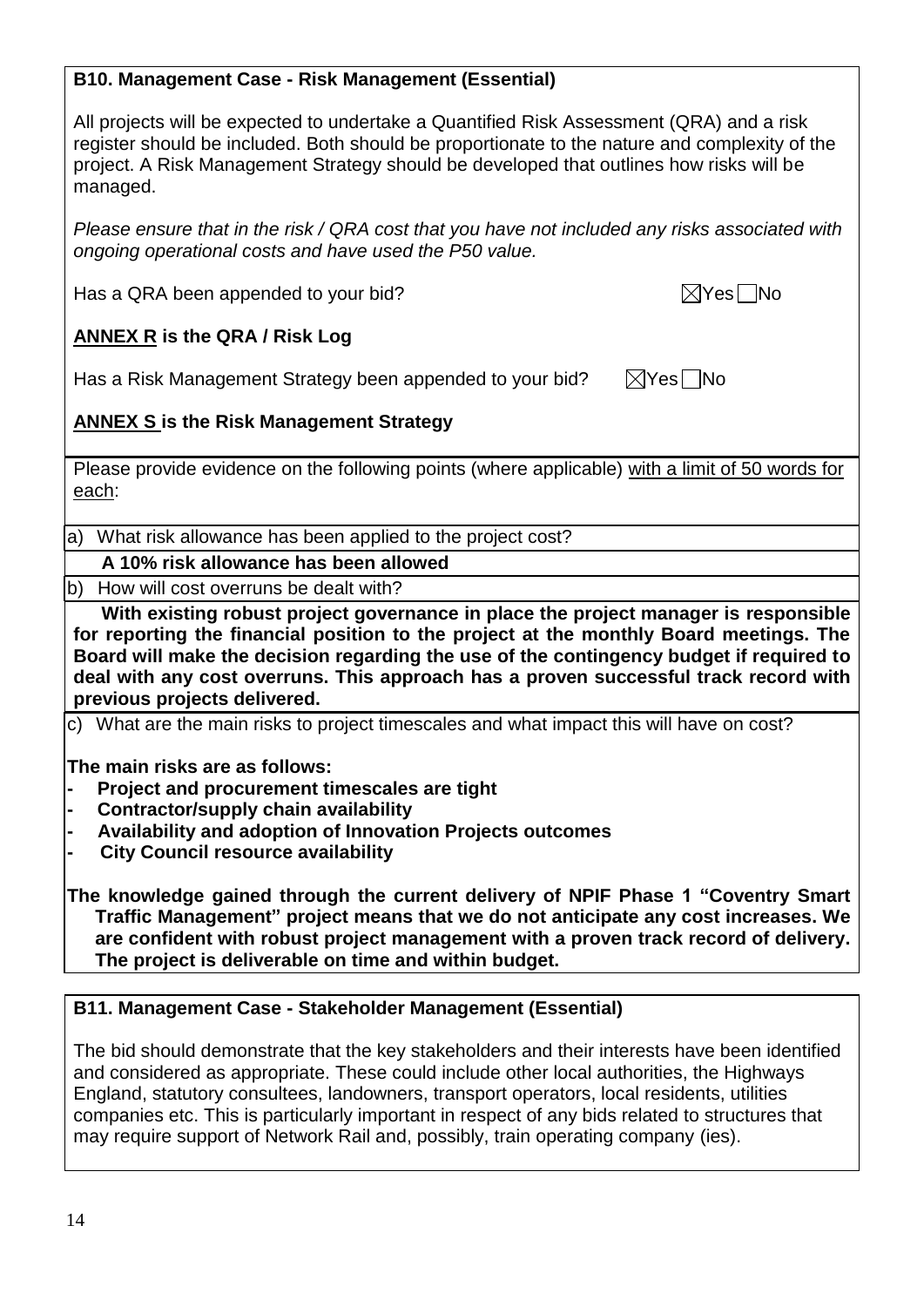| a) Please provide a summary in no more than 100 words of your strategy for managing        |
|--------------------------------------------------------------------------------------------|
| stakeholders, with details of the key stakeholders together with a brief analysis of their |
| influences and interests.                                                                  |

The Key stakeholders are:

- **- Network Management Duty role (TMA 2004) CCC have a major role to play in terms of project dissemination and maintaining political support.**
- **- TfWM & WMCA: Hold responsibility for the KRN and co-ordinating activities across the West Midlands Combined Authorities region. There is a need to ensure the project is aligned with KRN requirements and provides technical and operational consistency with WMCA policy**
- **- Neighbouring Authorities: Warwickshire is the closest neighbouring authority and traditionally has close links with CCC on transport issues.**
- **- Passenger Transport – Bus Operators (National Express, Stagecoach & others) maintaining journey time reliability for bus operators is a key project outcome and bus operators are already engaged in other CCC projects**
- **- Freight Operators and key businesses**
- **- Highways England: A key stakeholder as the KRN extends to the HE strategic road network in terms of the M6 and M69**
- **- Road users – may experience some minor disruption during the works but will benefit from improved capacity post completion.**
- **- Private Developers – major new housing developments will benefit from the project through increased capacity and connectivity to the strategic route network.**
- **- Innovation Project Partners**

**The project management team will engage with the stakeholders and a communications strategy will be developed for the scheme. This will include an action log to capture key communication activities and engagement with stakeholders.**

**Standard NRSWA procedures will be used throughout the project delivery phase.**

**The project will carry out wider dissemination activities that will engage with industry bodies such as ITS UK, the UTMC Development Group (UDG) and the Transport Technology Forum (TTF). Dissemination activities will focus on two areas:**

**- engaging with other LHAs in terms of promoting replication and transferability of the project outcomes, and**

**- engaging with the technical community in terms of supporting the development of technical specifications, case studies and identifying best practice**

b) Can the project be considered as controversial in any way?  $\Box$  Yes  $\boxtimes$  No If yes, please provide a brief summary in no more than 100 words

c) Have there been any external campaigns either supporting or opposing the project?

 $\Box$ Yes  $\boxtimes$ No

If yes, please provide a brief summary (in no more than 100 words)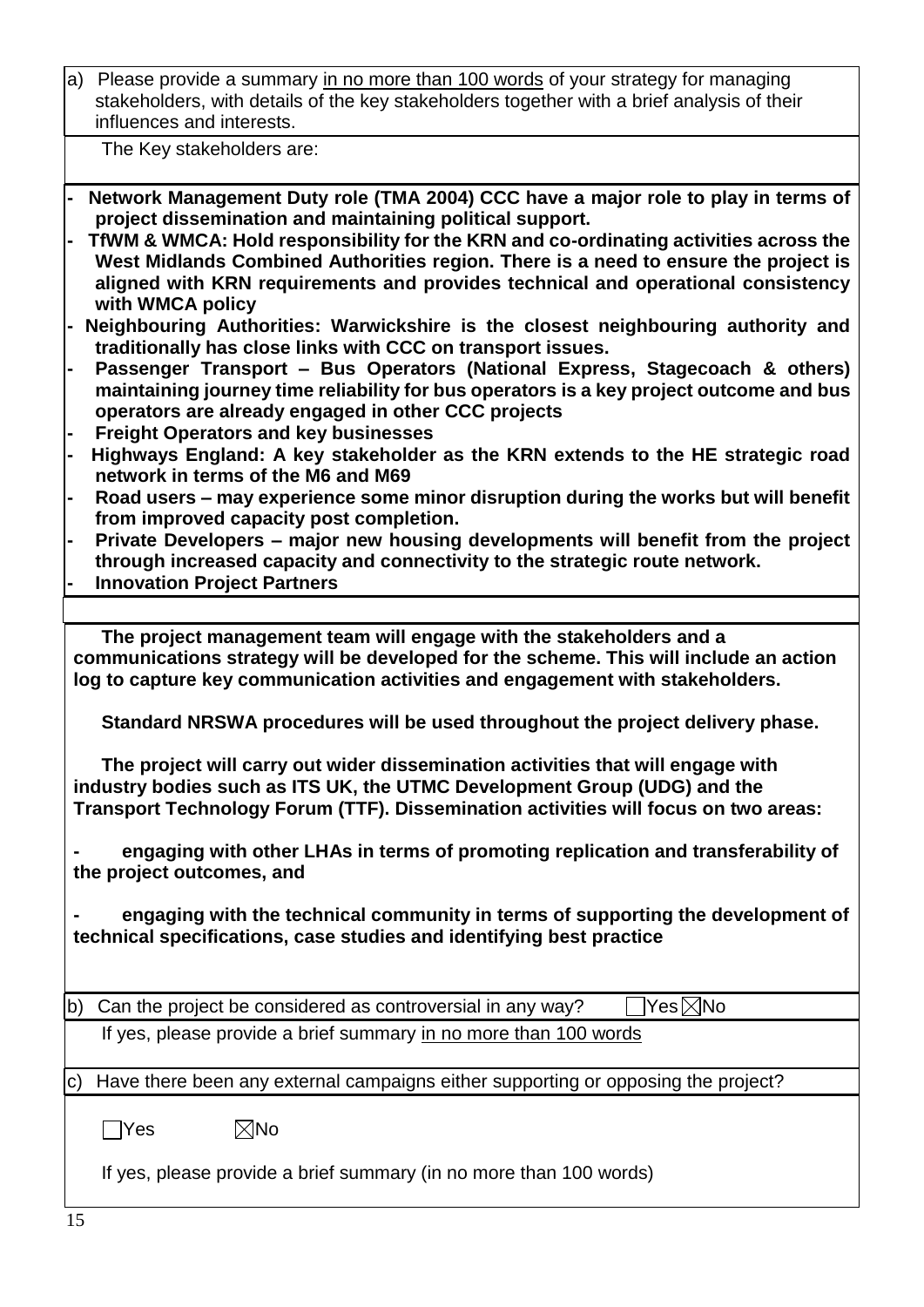| For large projects only please also provide a Stakeholder Analysis and append this to your<br>d)<br>application.                                                                                                                              |                             |                 |
|-----------------------------------------------------------------------------------------------------------------------------------------------------------------------------------------------------------------------------------------------|-----------------------------|-----------------|
| Has a Stakeholder Analysis been appended?                                                                                                                                                                                                     | $\boxtimes$ n/a<br>Yes   No |                 |
| For large projects only please provide a Communications Plan with details of the level of<br>e)<br>engagement required (depending on their interests and influence), and a description of how<br>and by what means they will be engaged with. |                             |                 |
| Has a Communications Plan been appended?                                                                                                                                                                                                      | Yes   No                    | $\boxtimes$ n/a |
| B12. Management Case – Local MP support (Desirable)                                                                                                                                                                                           |                             |                 |
| Does this proposal have the support of the local MP(s);<br>e)                                                                                                                                                                                 |                             |                 |
| Name of MP(s) and Constituency                                                                                                                                                                                                                |                             |                 |
| 1 James Cunningham (Coventry South)                                                                                                                                                                                                           | Yesl                        |                 |

2 Colleen Fletcher (Coventry North East) Mo **Note 1, 198 No** 

3 Geoffrey Robinson (Coventry North West) Manual Messengler Control of No

Ps: Coventry City Council has contacted the local MP(s) after the election and made them aware of the NPIF bid and have requested a letter of support.

## **B13. Management Case - Assurance (Essential)**

We will require Section 151 Officer confirmation (Section D) that adequate assurance systems are in place.

Additionally, for large projects please provide evidence of an integrated assurance and approval plan. This should include details of planned health checks or gateway reviews.

# **SECTION C – Monitoring, Evaluation and Benefits Realisation**

**C2.** Please set out, in no more than 100 words, how you plan to measure and report on the benefits of this project, alongside any other outcomes and impacts of the project.

**The monitoring process will be based on measuring journey time and journey time reliability for all vehicles before and after the works, along with traffic volume surveys prior to and after the works. Network resilience, i.e. incident and event management, will be assessed on a qualitative basis. These measures are already used to evaluate other projects that have a similar effect on the Key Route Network (KRN). We currently use independent data sources to measure the impact of traffic management measures on the KRN. This project will take data use a step further, in terms of utilising real time data generated from the upgraded junctions and the Argonaut system as the data hosting platform to provide data visualisation and reporting mechanisms.**

*A fuller evaluation for large projects may also be required depending on their size and type.*